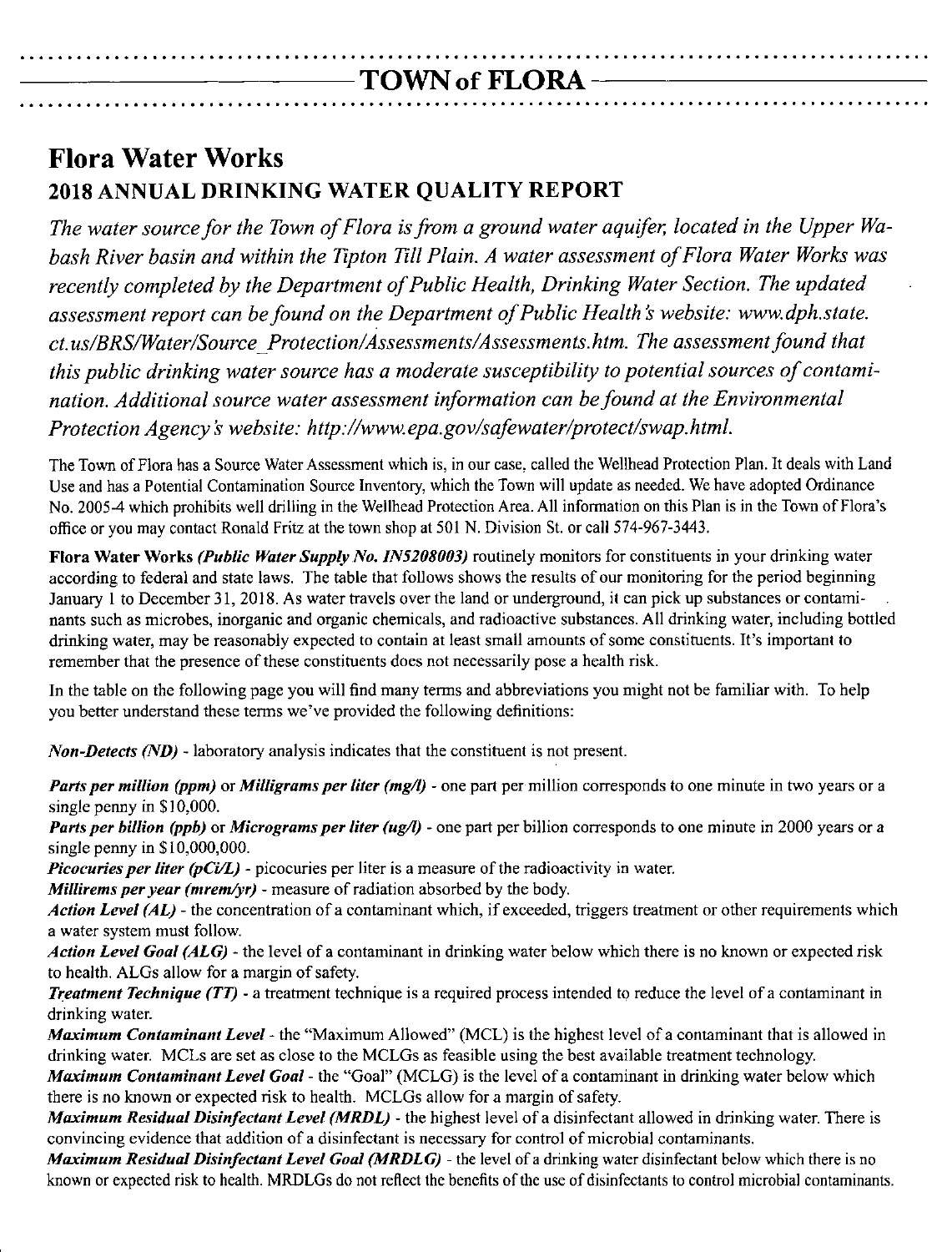# *Test Results*

## **2018 ANNUAL DRINKING WATER QUALITY REPORT**

| Contaminant                       | Measurement  |                | MCLG MCL Violate     |                | <b>Likely Source of Contamination</b>                                                                                          |
|-----------------------------------|--------------|----------------|----------------------|----------------|--------------------------------------------------------------------------------------------------------------------------------|
| <b>Inorganic Contaminants</b>     |              |                |                      |                |                                                                                                                                |
| Barium (7/26/2017)                | $.07$ ppm    | $\overline{c}$ | 2                    | No.            | Discharge of drilling wastes; discharge from<br>metal refineries; erosion of natural deposits                                  |
| Chromium (7/26/2017)              | 8 ppb        | 100            | 100                  | N <sub>0</sub> | Discharge from steel and pulp mills;<br>erosion of natural deposits                                                            |
| Fluoride (7/26/2017)              | $.61$ ppm    | 4              | 4                    | No             | Erosion of natural deposits; water additive<br>that promotes strong teeth; discharge from<br>fertilizer and aluminum factories |
| Copper $(2018)$                   | .37 ppm      |                | $1.3$ AL= $1.3$ No   |                | Erosion of natural deposits; leaching from<br>wood preservatives; corrosion of household<br>plumbing systems                   |
| Nickel (7/23/2014)                | $.01$ mg/l   | $\bf{0}$       | 0.1                  | No.            | Possible waste runoff from industry                                                                                            |
| Lead (2018)                       | $1.6$ ppb    | 0              | $AL=15$ No           |                | Corrosion of household plumbing systems;<br>erosion of natural deposits                                                        |
| Nitrate (as Nitrogen) (7/22/2016) | $1.0$ ppm    | 10             | 10                   | No.            | Runoff from fertilizer use; leaching from<br>septic tanks, sewage                                                              |
| <b>Residual Disinfectant</b>      |              |                |                      |                |                                                                                                                                |
| Chlorine (2018)                   | l ppm        |                | 4 (MRDLG)4 (MRDL) No |                | Water additive (disinfectant) used to control<br>microbiological organisms                                                     |
| <b>Radioactive Contaminants</b>   |              |                |                      |                |                                                                                                                                |
| Beta/photon Emitters (3/7/2017)   | $2$ mrem/yr  | $\bf{0}$       | 4                    | No.            | Decay of natural and man-made deposits                                                                                         |
| Uranium (3/7/2017)                | $.3548$ ug/l | $\mathbf{0}$   | 30                   | No             | Erosion of natural deposits                                                                                                    |

**Volatile Organic Contaminants - ND** (7/2312014) No

| Disinfection Byproducts & Precursors |                    |      |      |     |                                                                  |  |  |
|--------------------------------------|--------------------|------|------|-----|------------------------------------------------------------------|--|--|
| Contaminant                          |                    |      |      |     | Range Detected MCGL MCL Violation Likely Source of Contamination |  |  |
| Total Haloacetic Acids (2018)        | $4.7 \text{ ug}/l$ | NA - | -60- | No. | By-product of drinking water chlorination                        |  |  |
| Total Trihalomethanes (2018)         | 5.1 $\mu$ g/l      | NA - | -80. | No. | By-product of drinking water chlorination                        |  |  |

Nitrate in drinking water at levels above 10 ppm is a health risk for infants of less than six months of age. High nitrate levels in drinking waler can cause blue baby syndrome. Nitrate levels may rise quickly for short periods of time because of rainfall or agricultural activity. If you are caring for an infant you should ask advice from your health care provider.

Some people who drink water containing trihalomethanes in excess of the MCL over many years experience problems with their  $\frac{1}{2}$  **iver,** kidneys, or central nervous systems, and may have increased risk of getting cancer.

Infants and young children are typically more vulnerable to lead in drinking water than the general population. If present, elevated levels of lead can cause serious health problems, especially for pregnant women and young children. Lead in drinking water is primarily from materials and components associated with service lines and home plumbing. Flora Water Works is responsible for providing high quality drinking water, but cannot control the variety of materials used in plumbing components. When your water has been sitting for several hours, you can minimize the potential for lead exposure by flushing your tap for 30 seconds to 2 minutes before using water for drinking or cooking. If you are concerned about lead in your water, you may wish to have your water tested. Information on lead in drinking water, testing methods, and steps you can take to minimize exposure is available from the Safe Drinking Water Hotline at 1-800-426-4691 or at http://www.epa.gov/safewater/le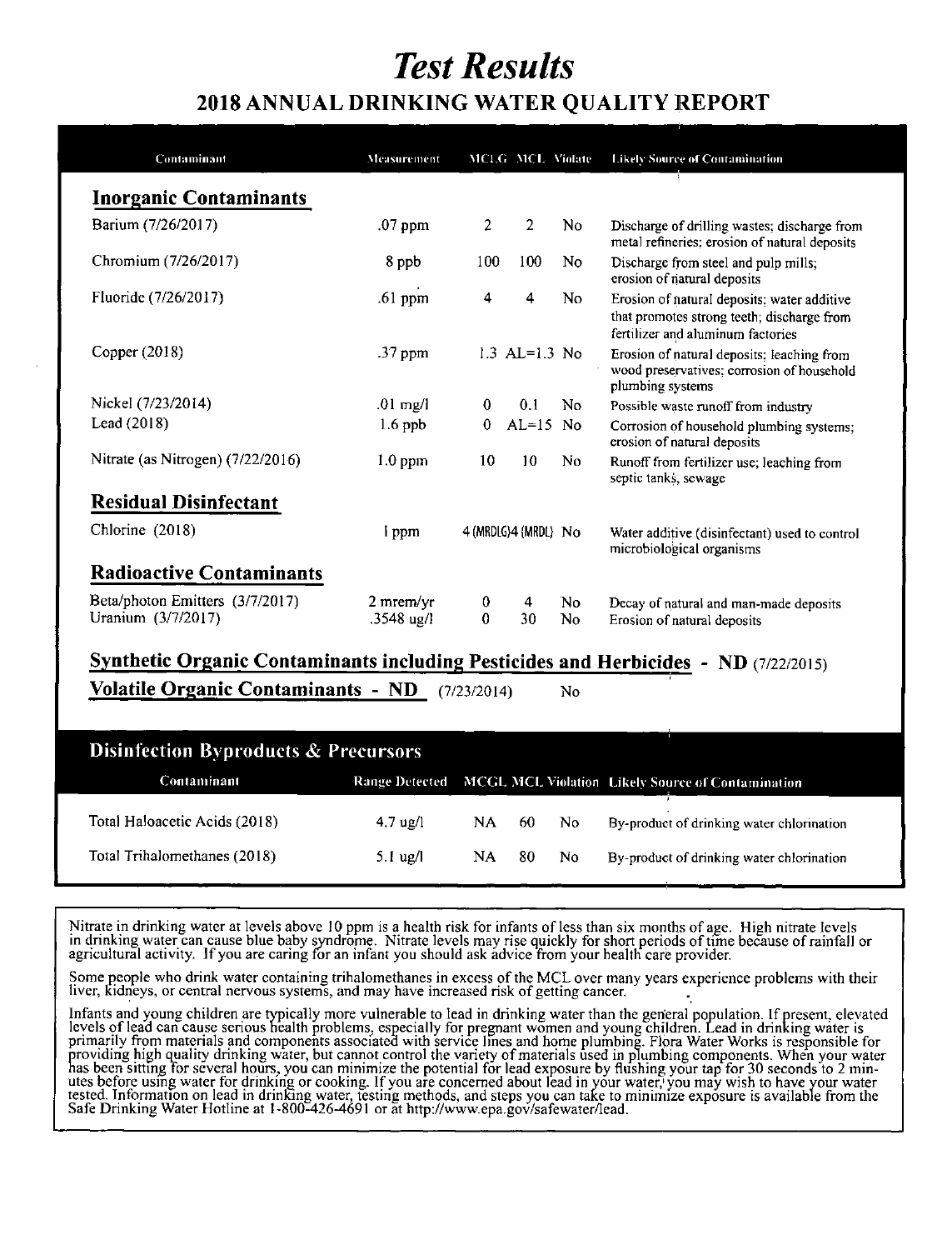As you can see by the table, our system had no violations. We're proud that your drinking water meets or exceeds all Federal and State requirements. We have learned through our monitoring and testing that some constituents have been detected. The EPA has determine that your water IS SAFE at these levels.

All sources of drinking water are subject to potential contamination by substances that are naturally occurring or man made. These substances can be microbes, inorganic or organic chemicals and radioactive substances. All drinking water, including bottled water, may reasonably be expected to contain at least small amounts of some contaminants. The presence of contami nants does not necessarily indicate that the water poses a health risk. More information about contaminants and potential health effects can be obtained by calling the Environmental Protection Agency's Safe Drinking Water Hotline at 1-800-426-4691.

The sources of drinking water (both tap water and bottled water) include rivers, lakes, streams, ponds, reservoirs, springs and wells. As water travels over the surface of land or through the ground, it dissolves naturally-occurring minerals and, in some cases, radioactive material, and can pick up substances resulting from the presence of animals or from human activity. Contaminants that may be present in source water include:

- Microbial Contaminants such as viruses and bacteria, which may come from sewage treatment plants, septic systems, agricultural livestock operations, and wildlife
- Inorganic Contaminants such as salts and metals, which can be naturally-occurring or result from urban storm runoff, industrial or domestic wastewater discharges, oil and gas production, mining, or farming
- Pesticides and Herbicides which may come from a variety of sources such as agriculture, storm water runoff, and residential uses
- Organic Chemicals including synthetic and volatile organic chemicals, which are by-products of industrial processes and petroleum production, and can also come from gas stations, urban stormwater runoff, and septic systems
- Radioactive Materials which can be naturally-occurring or be the result of oil and gas production and mining activities

In order to ensure tap water is safe to drink, the EPA prescribes regulations that limit the amount of certain contaminants in water provided by public water systems. Food and Drug Administration (FDA) regulations establish limits for contaminants in bottled water, which must provide the same protection for public health.

#### MCL's are set at very stringent levels. To understand the possible health effects described for many regulated contaminants, a person would have to drink 2 liters of water every day at the MCL level for a lifetime to have a one-in-a-million chance of having the *described health effect*

- Beta/photon emitters certain minerals are radioactive and may emit forms of radiation known as photons and beta radiation. Some people who drink water containing beta and photon emitters in excess of the MCL over many years may have an increased risk of getting cancer.
- Alpha emitters certain minerals are radioactive and may emit a form of radiation known as alpha radiation. Some people who drink water containing alpha emitters in excess of the MCL over many years may have an increased risk of getting cancer.
- Barium some people who drink water containing barium in excess of the MCL over many years could experience an increase in their blood pressure.
- Copper copper is an essential nutrient, but some people who drink water containing copper in excess of the action level over a relatively short amount of time could experience gastrointestinal distress. Some people who drink water containing copper in excess of the action level over many years could suffer liver or kidney damage. People with Wilson's Disease should consult their personal doctor.
- Cadmium some people who drink water containing cadmium in excess of the MCl over many years could experience kidney damage.
- Fluoride some people who drink water containing fluoride in excess of the MCL over many years could get bone disease, including pain and tenderness of the bones. Children may get mottled teeth.
- Lead infants and children who drink water containing lead in excess of the action level could experience delays in their physical or mental development. Children could show slight deficits in attention span and learning abilities. Adults who drink this water over many years could develop kidncy problems or high blood pressure.
- Nitrate infants below the age of six months who drink water containing nitrate in excess of the MCL could become seriously ill and, if untreated, may die. Symptoms include shortness of breath and blue baby syndrome.

Nitrates: As a precaution we always notify physicians and health care providers in this area if there is ever a higher than normal level of nitrates in the water supply.

Lead: Lead in drinking water is rarely the sole cause of lead poisoning, but it can add to a person's total lead exposure. All potential sources of lead in the household should be identified and removed, replaced or reduced.

In our continuing efforts to maintain a safe and dependable water supply it may be necessary to make improvements in your water system. The costs of these improvements may be reflected in the rate structure. Rate adjustments may be necessary in order to address these improvements.

Thank you for allowing us to continue providing your family with clean, quality water this year. In order to maintain a safe and dependable water supply we sometimes need to make improvements that will benefit all of our customers. These improvements are sometime reflected as rate structure adjustments. Thank you for understanding. The structure of the structure of the structure of the structure of the structure adjustments. Thank you for understanding.

Some people may be more vulnerable to contaminants in drinking water than the general population. Immuno-compromised persons such<br>as persons with cancer undergoing chemotherapy, persons who have undergone organ transplants immune system disorders, some elderly, and infants can be particularly at fisk from infections. These people should seek advice about drinking water from their health care providers. EPA/CDC guidelines on appropriate means to lessen thc nsk of infection by cryptosporidium and other microbiological contaminants are available from the Safe Drinking Water Hotline (800) 426-4691.

#### Please call our office if you have questions.

According to Ron Fritz, "We at Flora Water Works work around the clock to provide top quality water to every tap. We ask all our<br>customers help us protect our water sources, which are the heart of our community. Please kee our water plant area and notify us in that event. Our way of life and our children's future depend on everyone being aware of their *surroundings. "*